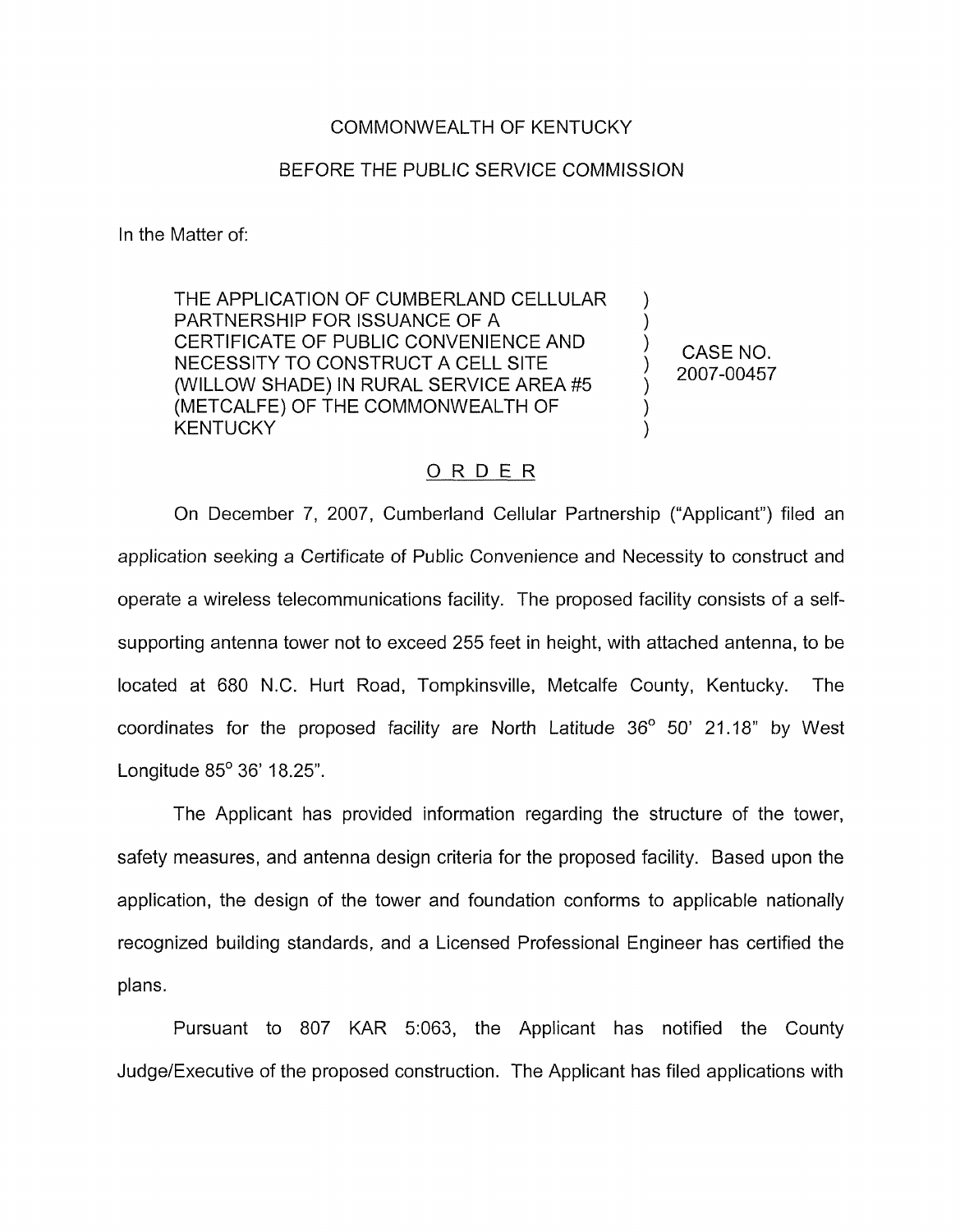the Federal Aviation Administration ("FAA") and the Kentucky Airport Zoning Commission ("KAZC") seeking approval for the construction and operation of the proposed facility. Both decisions are pending.

The Applicant has filed evidence of the appropriate notices provided pursuant to 807 KAR 5:063. The notices solicited comments and informed the recipients of their right to request intervention. To date, no public comments have been filed with the Commission.

The Commission, having considered the evidence of record and being otherwise sufficiently advised, finds the Applicant has demonstrated a facility is necessary to provide adequate utility service and that, therefore, a Certificate of Public Convenience and Necessity to construct the proposed facility should be granted.

Pursuant to KRS 278.280, the Commission is required to determine proper practices to be observed when it finds, upon complaint or on its own motion, that the facilities of any utility subject to its jurisdiction are unreasonable, unsafe, improper, or insufficient. To assist the Commission in its efforts to comply with this mandate, the Applicant should notify the Commission if it does not use this antenna tower to provide service in the manner set out in its application and this Order. Upon receipt of such notice, the Commission may, on its own motion, institute proceedings to consider the proper practices, including removal of the unused antenna tower, which should be observed by the Applicant.

IT IS THEREFORE ORDERED that:

1. The Applicant is granted a Certificate of Public Convenience and Necessity to construct a wireless telecommunications facility. The proposed facility

Case No. 2007-00457

 $-2-$